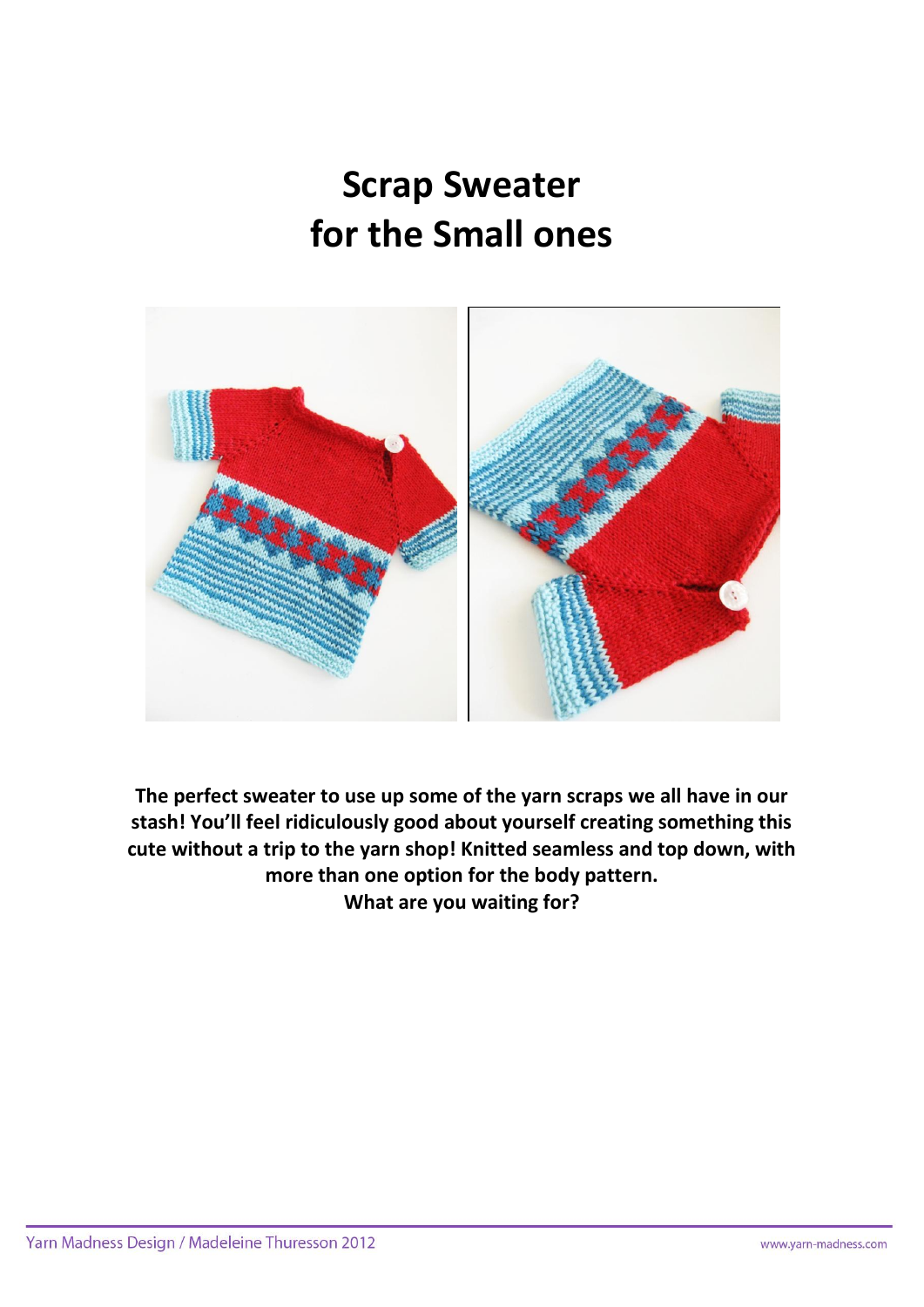## **Sizes:**

Note: Some sizes share chest measurement, but size differs in the yoke. Choose the one closest to the little ones age.

#### **Newborn**

(chest: 17 inches/43 cm) **3 months**  (chest: 17 inches/43 cm) **6 months**  (chest: 18 inches/45 cm) **12 months**  (chest: 19 inches/49 cm) **24 months**  (chest: 22 inches/55 cm) **4 years** (chest: 24 inches/60 cm) **6 years** (chest: 24 inches/60 cm) **8 years** (chest: 26.5 inches/67 cm)

### **Gauge:** 5 sts and 6.5 rows /inch in stockinette.

# **Materials:**

Hourglass version, short sleeved DK weight yarn: Appr 65/80/100/130 (160/180/200/230 meters of MC Appr 50/60/70/80 (100/120/140/160) meters of CC1. Appr 30/35/45/60 (70/80/100/120) meters of CC2.

Hearts version, long sleeved DK weight yarn: Appr 65/80/100/130 (160/180/200/230 meters of MC Appr 70/80/100/120 (140/160/180/200) meters of CC1. Appr 55/65/80/100 (120/140/160/180) meters of CC2. Appr 15/20/25/30 (40/50/60/80) meters of CC3.

> 4 mm knitting needles, or size to get gauge. 4.5 mm knitting needles, or size to get gauge.

## **Notions:**

4 stitch markers, one different from the others One button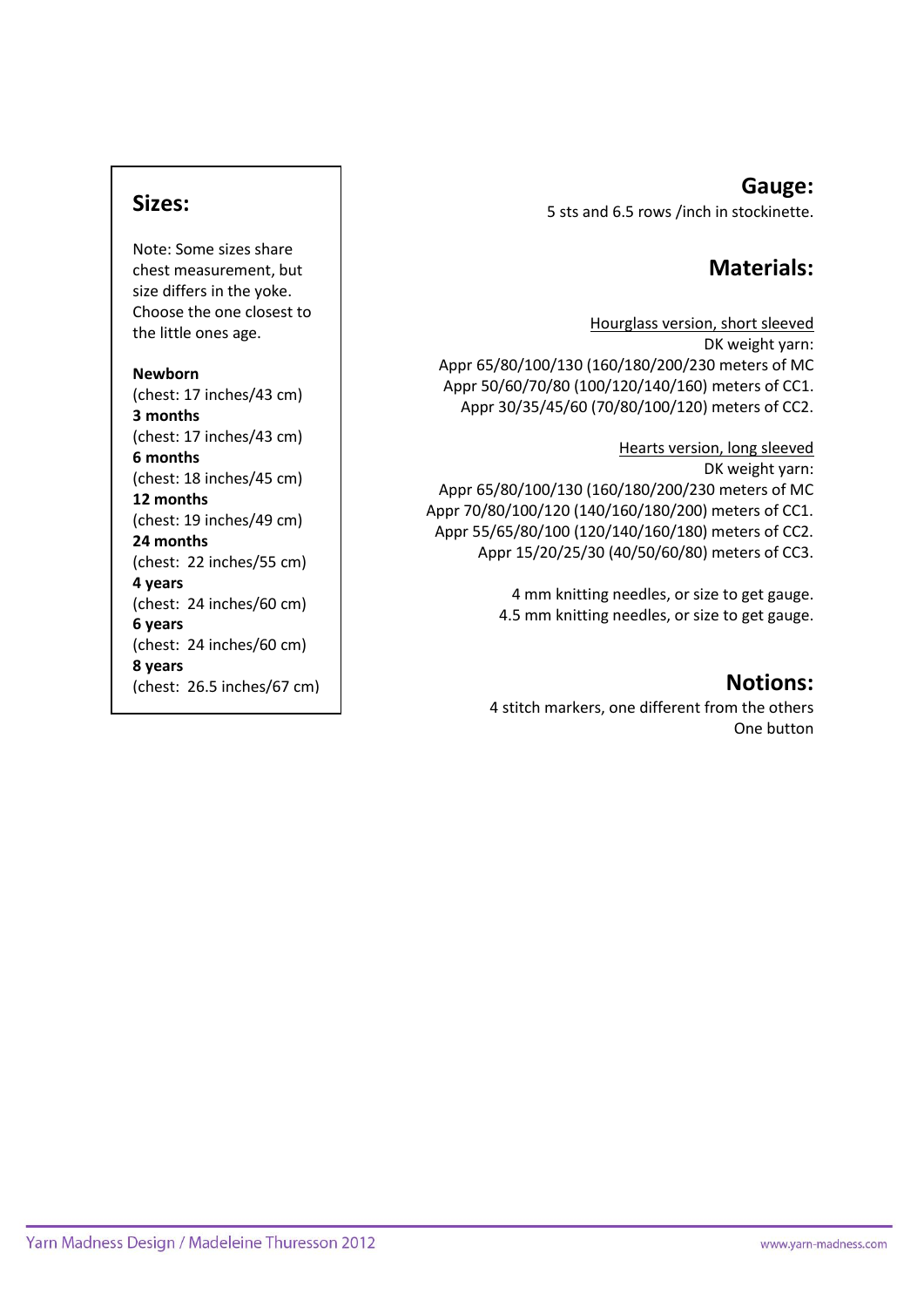# **Yoke:**

With MC and smaller needles, loosely CO 52/58/60/64 (70/76/78/84) sts, for example using the long tail cast on over two needles. Leave a longer tail to make the button closure.

Working flat: **Row 1 (WS):** Knit all sts **Row 2 (RS):** Knit all sts. **Row 3:** Knit 16/18/18/20 (22/24/24/26) sts (front), pm, knit 10/11/12/12 (13/14/15/16) sts (left sleeve), pm, knit 16/18/18/20 (22/24/24/26) sts (back), pm, knit 10/11/12/12 (13/14/15/16) sts (right sleeve).

**Row 4: (Raglan increase round - flat)**: \*Kfb, knit to last st before m, kfb, sm.\* Repeat \*-\* twice more. Kfb, knit to last st, kfb.

**Row 5:** K1, purl to last st, slipping markers when required, K1.

Repeat rows 4-5 twice, and then row 4 once more (4 raglan increases made).

Join to work in the round, placing the odd marker to show beginning of round.

Knit the next round.

Round 12: **(Raglan increase round – in the round)**: \*Kfb, knit to last st before m, kfb, sm.\* Repeat \*-\* twice more. Kfb, knit to last st, kfb.

Round 13: Knit all sts, slipping markers when required.

Repeat rounds 12-13 another 7/7/8/9 (11/12/13/14) times, for a total of 12/12/13/14 (16/17/18/19) raglan increases. = 148/154/164/176 (198/212/222/236) sts on the needles

# **Dividing for sleeves:**

Remove all markers, except the one for beginning of round. Put the first set of sts on a piece of scrap yarn for sleeve. CO 2/0/1/0 (0/2/0/2) sts for armhole. Knit the back sts to next marker. Put sleeve sts on a piece of scrap yarn. CO  $2/0/1/0$  (0/2/0/2) sts for armhole. Knit the front sts to end of round.

= 84/84/90/96 (108/120/120/132) sts on the needles

#### **Abbreviations**

 $K =$ knit **P** = purl **sts** = stitches **CO** = cast on **BO** = bind off **pm** = place marker **sm** = slip marker **kfb** = knit into the front and back loop of the next stitch **MC =** main color **CC=** contrast color